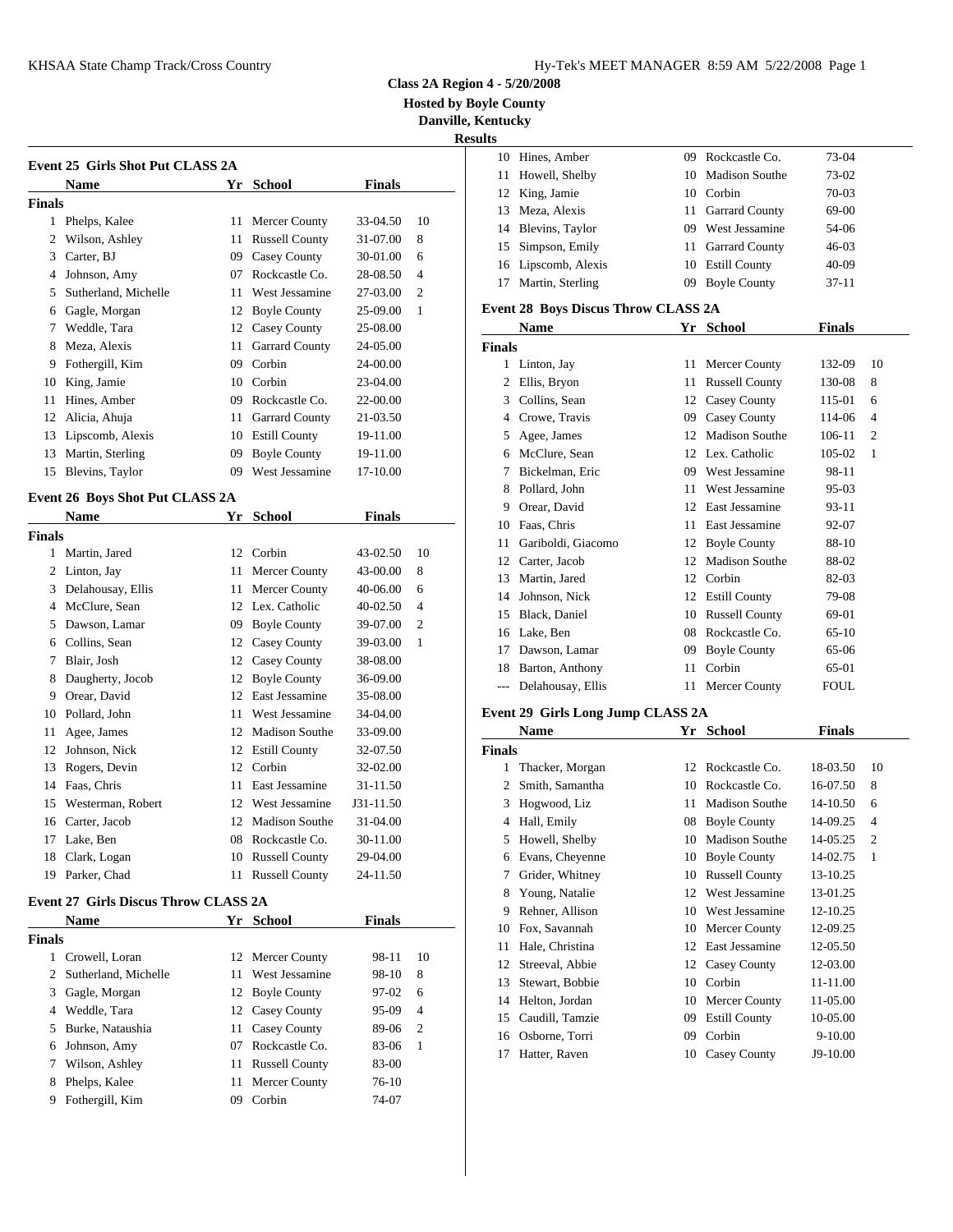| Iy-Tek's MEET MANAGER 8:59 AM 5/22/2008 Page 2 |  |  |  |
|------------------------------------------------|--|--|--|
|------------------------------------------------|--|--|--|

**Class 2A Region 4 - 5/20/2008**

**Hosted by Boyle County**

**Danville, Kentucky**

**Results**

|               | Event 30 Boys Long Jump CLASS 2A    |    |                       |               |                |                | Event 33 G |
|---------------|-------------------------------------|----|-----------------------|---------------|----------------|----------------|------------|
|               | <b>Name</b>                         |    | Yr School             | <b>Finals</b> |                |                | <b>Nam</b> |
| <b>Finals</b> |                                     |    |                       |               |                | <b>Finals</b>  |            |
| 1             | Guy, Winston                        |    | 12 Lex. Catholic      | 21-01.00      | 10             | 1.             | Hamr       |
| 2             | Houckpon-Chincoun, Edd              | 12 | <b>Boyle County</b>   | 20-02.75      | 8              | 2              | Murp       |
| 3             | Troyer, Randy                       | 11 | West Jessamine        | 19-03.00      | 6              | 3              | Chrite     |
| 4             | Short, Trevor                       | 11 | Mercer County         | 18-08.25      | $\overline{4}$ | 4              | Lowe       |
| 5             | McKenzie, Cato                      | 12 | West Jessamine        | 18-07.50      | 2              | 5              | Christ     |
| 6             | Long, Darren                        | 11 | Casey County          | 18-02.50      | 1              | 5              | Youn       |
| 7             | Poynter, Justin                     | 09 | Rockcastle Co.        | 18-00.25      |                |                | Cople      |
| 8             | Schuhmann, Matthew                  | 11 | <b>Boyle County</b>   | 17-05.50      |                | 8              | Grove      |
| 9             | McPheron, Jake                      | 11 | Corbin                | 16-11.50      |                | 9              | Stewa      |
| 10            | Carman, Chris                       | 12 | <b>Casey County</b>   | 16-05.00      |                | 10             | Vaugl      |
| 11            | Roberts, Ryan                       | 08 | <b>Estill County</b>  | 16-03.00      |                |                |            |
| 12            | Rogers, Devin                       | 12 | Corbin                | 15-11.00      |                |                | Event 34 B |
| 13            | Garcia-Timko, Jordi                 | 12 | East Jessamine        | 15-04.25      |                |                | <b>Nam</b> |
| 14            | Alcorn, Nathan                      | 08 | Rockcastle Co.        | 15-00.25      |                | <b>Finals</b>  |            |
| 15            | Suk Lin, James                      |    | 09 Lex. Catholic      | 12-09.50      |                | 1              | Millet     |
|               |                                     |    |                       |               |                | $\overline{c}$ | Thom       |
|               | Event 31 Girls Triple Jump CLASS 2A |    |                       |               |                | 3              | Crist,     |
|               | <b>Name</b>                         |    | Yr School             | <b>Finals</b> |                |                | Willia     |
| <b>Finals</b> |                                     |    |                       |               |                | 5              | Keebo      |
| 1             | Thacker, Morgan                     | 12 | Rockcastle Co.        | 34-01.25      | 10             | 5              | Elliso     |
| 2             | Smith, Samantha                     | 10 | Rockcastle Co.        | 33-03.00      | 8              | 5              | Lowd       |
| 3             | Christensen, Melissa                | 12 | Madison Southe        | 31-06.75      | 6              | 8              | Partin     |
| 4             | Hale, Christina                     | 12 | East Jessamine        | 31-04.75      | $\overline{4}$ |                | Event 35 G |
| 5             | Hogwood, Liz                        | 11 | <b>Madison Southe</b> | 30-01.50      | $\overline{2}$ |                |            |
|               |                                     |    |                       |               |                |                | Nam        |

# Hall, Emily 08 Boyle County 29-11.25 1 Young, Natalie 12 West Jessamine 29-02.25 White, Bethany 11 Corbin 28-05.00 Miller, Jessica 09 Corbin 28-03.75 Settle, Natalie 08 Boyle County 27-11.50 Streeval, Abbie 12 Casey County 25-06.75 Hatter, Raven 10 Casey County 24-11.25 Caudill, Tamzie 09 Estill County 21-07.25

### **Event 32 Boys Triple Jump CLASS 2A**

|         | <b>Name</b>                                                                          |          | Yr School                                                                   | <b>Finals</b>                                |                                  | етене је п                     |                                          |
|---------|--------------------------------------------------------------------------------------|----------|-----------------------------------------------------------------------------|----------------------------------------------|----------------------------------|--------------------------------|------------------------------------------|
| Finals  |                                                                                      |          |                                                                             |                                              |                                  |                                | <b>Nam</b>                               |
| 2       | 1 Houckpon-Chincoun, Edd<br>Short, Trevor<br>3 Schuhmann, Matthew<br>4 Rose, Phillip |          | 12 Boyle County<br>11 Mercer County<br>11 Boyle County<br>12 West Jessamine | 39-08.75<br>39-08.50<br>38-09.00<br>35-11.25 | 10<br>8<br>6<br>$\overline{4}$   | <b>Finals</b><br>$\mathcal{F}$ | Fadle<br>2 Bryan<br>Elliso               |
|         | 5 McKenzie, Cato<br>6 Wesley, Justen<br>Johnson, Josh                                |          | 12 West Jessamine<br>09 Casey County<br>10 Corbin                           | 35-02.50<br>34-00.25<br>31-08.50             | $\overline{c}$<br>$\overline{1}$ |                                | 4 Blant<br>5 Welcl<br>6 Lane,<br>6 Board |
| 8<br>11 | Underwood, Wes<br>9 Partin, Joseph<br>10 Weddle, Kyle<br>Lancaster, Cody             | 09<br>09 | 12 Mercer County<br>10 Corbin<br>Casey County<br>East Jessamine             | 30-07.25<br>30-03.75<br>28-09.00<br>27-06.00 |                                  | 8.                             | <b>Brow</b>                              |

|               | Event 33 Girls High Jump CLASS 2A                   |    |                       |               |                |
|---------------|-----------------------------------------------------|----|-----------------------|---------------|----------------|
|               | Name                                                |    | Yr School             | <b>Finals</b> |                |
| <b>Finals</b> |                                                     |    |                       |               |                |
|               | 1 Hammond, Sara                                     |    | 09 Rockcastle Co.     | 5-02.00       | 10             |
|               | 2 Murphy, Tiffany                                   |    | 11 Casey County       | 5-00.00       | 8              |
|               | 3 Chritensen, Kayla                                 |    | 09 Madison Southe     | J5-00.00      | 6              |
|               | 4 Lowe, Tayler                                      |    | 08 Mercer County      | 4-10.00       | 4              |
|               | 5 Christensen, Melissa                              |    | 12 Madison Southe     | J4-10.00      | 1.5            |
|               | 5 Young, Natalie                                    |    | 12 West Jessamine     | J4-10.00      | 1.5            |
| 7             | Copley, Michelle                                    |    | 12 Russell County     | 4-08.00       |                |
|               | 8 Grove, Meredith                                   |    | 11 Corbin             | J4-08.00      |                |
| 9             | Stewart, Bobbie                                     |    | 10 Corbin             | 4-06.00       |                |
|               | 10 Vaught, Jessica                                  |    | 08 Casey County       | 4-04.00       |                |
|               | Event 34 Boys High Jump CLASS 2A                    |    |                       |               |                |
|               | Name                                                |    | Yr School             | <b>Finals</b> |                |
| <b>Finals</b> |                                                     |    |                       |               |                |
|               | 1 Millet, Lin                                       |    | 12 Lex. Catholic      | 6-02.00       | 10             |
|               | 2 Thomas, Derek                                     |    | 10 Russell County     | $J6-02.00$    | 8              |
| 3             | Crist, Heath                                        |    | 11 West Jessamine     | 6-00.00       | 6              |
|               | 4 Williams, Daniel                                  |    | 12 West Jessamine     | 5-08.00       | 4              |
| 5             | Keebortz, Blake                                     |    | 08 Mercer County      | 5-02.00       | 1              |
|               | 5 Ellison, Jordan                                   |    | 09 Casey County       | 5-02.00       | 1              |
|               | 5 Lowder, John                                      |    | 09 Corbin             | 5-02.00       | 1              |
| 8             | Partin, Joseph                                      |    | 10 Corbin             | J5-02.00      |                |
|               |                                                     |    |                       |               |                |
|               | <b>Event 35 Girls Pole Vault CLASS 2A</b>           |    |                       |               |                |
|               | Name                                                |    | Yr School             | <b>Finals</b> |                |
| Finals        |                                                     |    |                       |               |                |
|               | 1 Rehner, Allison                                   |    | 10 West Jessamine     | 8-00.00       | 10             |
|               | 2 Mills, Erica                                      |    | 11 Boyle County       | J8-00.00      | 8              |
|               | 3 Cowan, Rae                                        |    | 11 Casey County       | 7-06.00       | 4              |
|               | 3 Murphy, Tiffany                                   |    | 11 Casey County       | 7-06.00       | 4              |
|               | 3 Lavoie, Kim                                       |    | 09 Boyle County       | 7-06.00       | 4              |
|               | 6 Crist, Beth                                       |    | 11 West Jessamine     | 7-00.00       | 1              |
|               | 7 Crowell, Jessica                                  |    | 10 Mercer County      | 5-06.00       |                |
|               | <b>Event 36 Boys Pole Vault CLASS 2A</b>            |    |                       |               |                |
|               | Name                                                |    | Yr School             | <b>Finals</b> |                |
| <b>Finals</b> |                                                     |    |                       |               |                |
| 1             | Fadley, Andrew                                      | 12 | West Jessamine        | 13-00.00      | 10             |
| 2             | Bryant, Manly                                       | 12 | <b>Boyle County</b>   | 11-00.00      | 8              |
| 3             | Ellison, Jordan                                     | 09 | Casey County          | J11-00.00     | 6              |
| 4             | Blanton, Trent                                      | 12 | <b>Madison Southe</b> | 10-00.00      | 4              |
| 5             | Welchel, Zach                                       | 11 | West Jessamine        | 9-06.00       | $\mathfrak{2}$ |
| 6             | Lane, Daniel                                        | 12 | <b>Boyle County</b>   | 9-00.00       | 0.5            |
| 6             | Board, Jacob                                        | 10 | <b>Casey County</b>   | 9-00.00       | 0.5            |
| 8             | Brown, Zac                                          | 12 | Corbin                | J9-00.00      |                |
|               |                                                     |    |                       |               |                |
|               |                                                     |    |                       |               |                |
|               | Women - CLASS 2A - Team Rankings - 18 Events Scored |    |                       |               | 169            |
|               | 1) Rockcastle County<br><b>Casey County</b><br>2)   |    |                       |               | 91             |
|               |                                                     |    |                       |               |                |